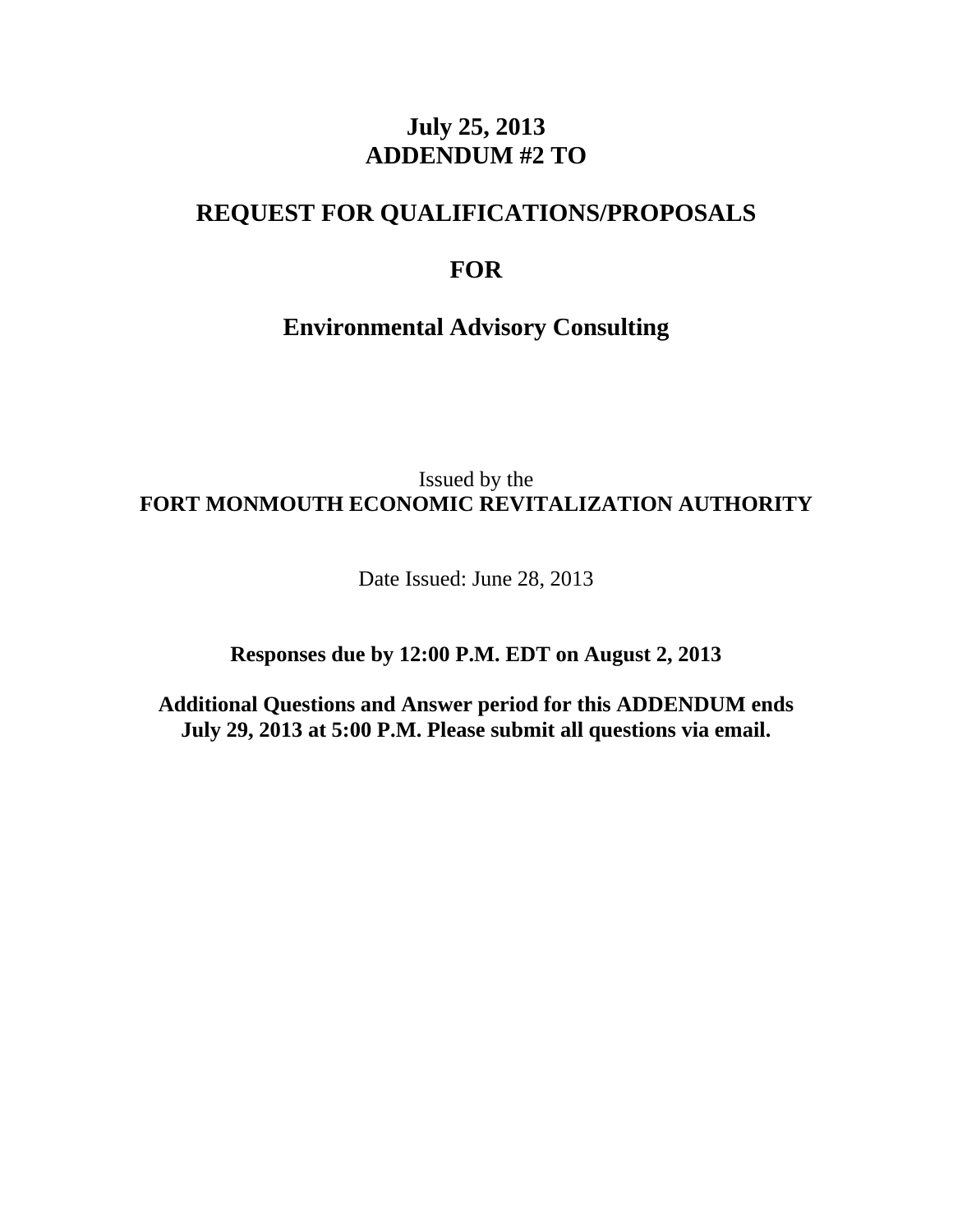## **A. Answers to questions voiced at the July 11, 2013 Pre-proposal Conference and received via email by the July 18, 2013 deadline.**

- 1. QUESTION: Who is the current consultant serving FMERA? ANSWER: Matrix Design Group
- 2. QUESTION: What types of documents will the consultant be reviewing? ANSWER: All submittals from the Army to NJDEP; NJDEP responses to Army – other NJDEP documentation related to Fort Monmouth; environmental studies/reports from prospective purchasers.
- 3. QUESTION: Clarification on the Conflict of Interest. Will the consultant be restricted to only work at Fort Monmouth? ANSWER: The restriction against doing work for prospective purchasers applies only to doing work for the prospective purchaser in connection with the specific property the prospective purchaser seeks to buy from FMERA. (This would include Monmouth County, if and when they submit a proposal to purchase property or enter into negations with FMERA for the purchase of property.)
- 4. QUESTION: RELATED FOLLOW-UP QUESTION RFQ/P, Section 7.0 states, ," During the term of this engagement with FMERA, the consultant awarded this contract will be barred from also performing ENVIRONMENTAL consulting services on Fort Monmouth property for any individual or entity that is a prospective purchaser of Fort Monmouth property from FMERA." Again, this appears to have been contradicted at the conference. Could you further clarify this issue.

ANSWER: Response was further clarified in response to the follow-up question, via email on July 17, "The language in section 7 holds and the restriction would only occur in the event of environmental work being performed on a specific Fort property under consideration by a purchaser.

- 5. QUESTION: Does the Conflict of Interest apply to work that the consultant may be performing for Monmouth County as there is a County member on the Board of FMERA? ANSWER: See answer to Question 4 above
- 6. QUESTION: Is Matrix Design Group prohibited from bidding? ANSWER: No
- 7. QUESTION: During potential developers due diligence, is the consultant advising and overseeing the project and development? ANSWER: No, our consultant will review any data and analysis provided by the developer's environmental firm.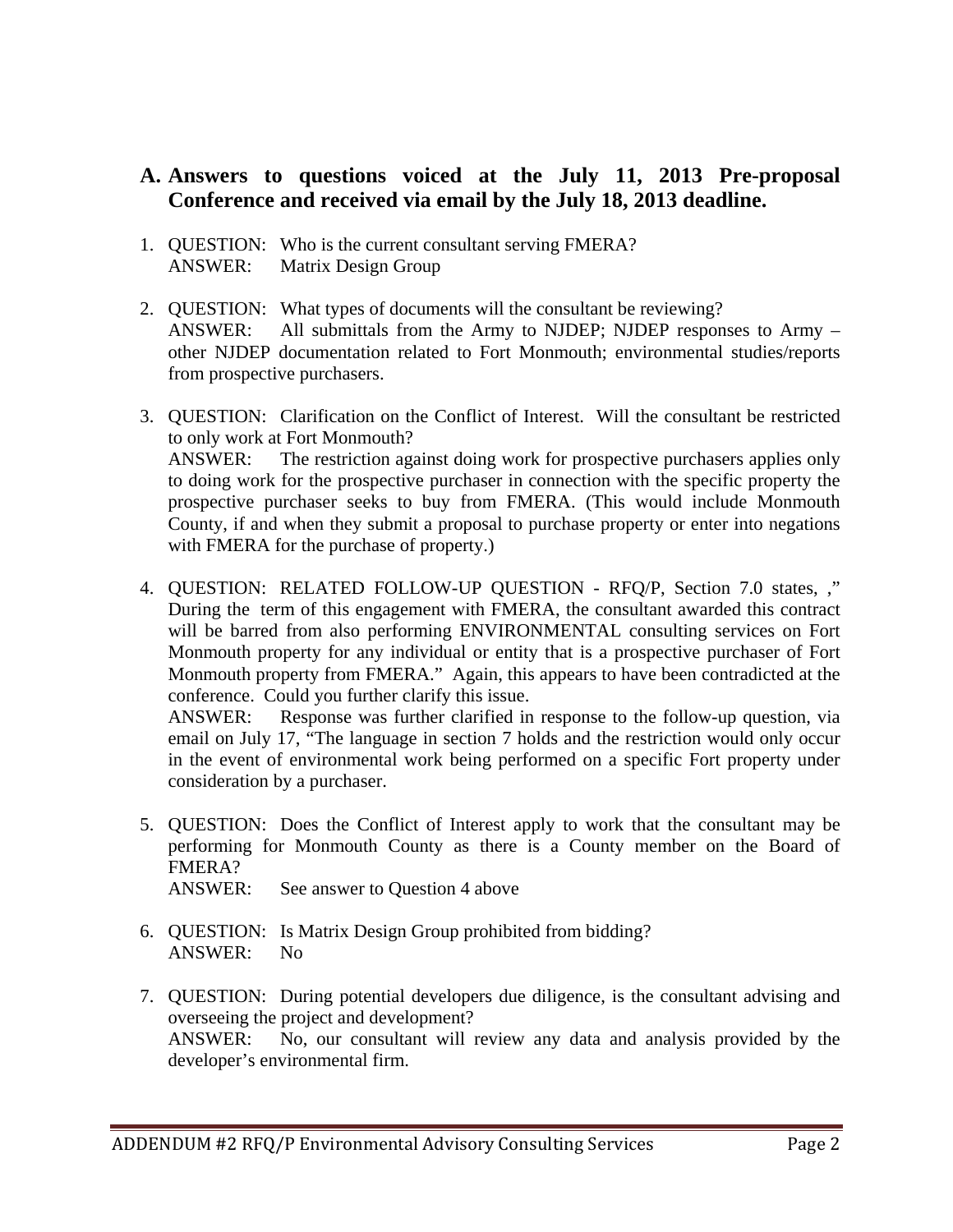- 8. QUESTION: Who is the current case manager? ANSWER: Linda Range
- 9. QUESTION: Is there an EPA representative? ANSWER: No, there are no EPA sites on Fort Monmouth
- 10. QUESTION: Will the consultant be involved in working on the Finding of Suitability to Lease (FOSL) and Finding of Suitability to Transfer (FOST)? ANSWER: Yes, by providing comments and input to FMERA for input to the Army.
- 11. QUESTION: What is the approximately length of work for the consultant? ANSWER: We have an annual budget however; as we gain sales and development momentum the work load could expand.
- 12. QUESTION: What are the evaluation criteria? ANSWER: The evaluation committee will review, evaluate and score the proposal. According to criteria listed in Section 15 of the RFQ/P. FMERA and the selected consultant will also negotiate the fees.
- 13. QUESTION: Will the consultant need evaluation remediation qualifications only or will they provide other services? ANSWER: Consultant will assist and guide FMERA on Army/DEP remediation plans and, per the scope of services, many other tasks. Qualifications will be considered in the evaluation process per section 15 of the RFQ/P.
- 14. QUESTION: If the services on funded by Federal money, is the consultant restrained by the Davis Bacon Act? ANSWER: No, NJ prevailing wage act does apply for any site work.
- 15. QUESTION: Will special consideration be giving to Minority and Small Businesses? ANSWER: Submission from both is encouraged and will be considered however, there is no set-aside.
- 16. QUESTION: Is the Army currently using multiple contractors? ANSWER: Yes
- 17. QUESTION: If the consultant is currently a subcontractor for any Army firms, does it preclude them from bidding? ANSWER: If the consultant is currently engaged by the Army for environmental work on Fort Monmouth they will not be eligible for this RFQ/P.
- 18. QUESTION: Will the attendance list be provided? ANSWER: Yes (it was posted to the FMERA website on July 12, 2013 and all preproposal attendees were notified)